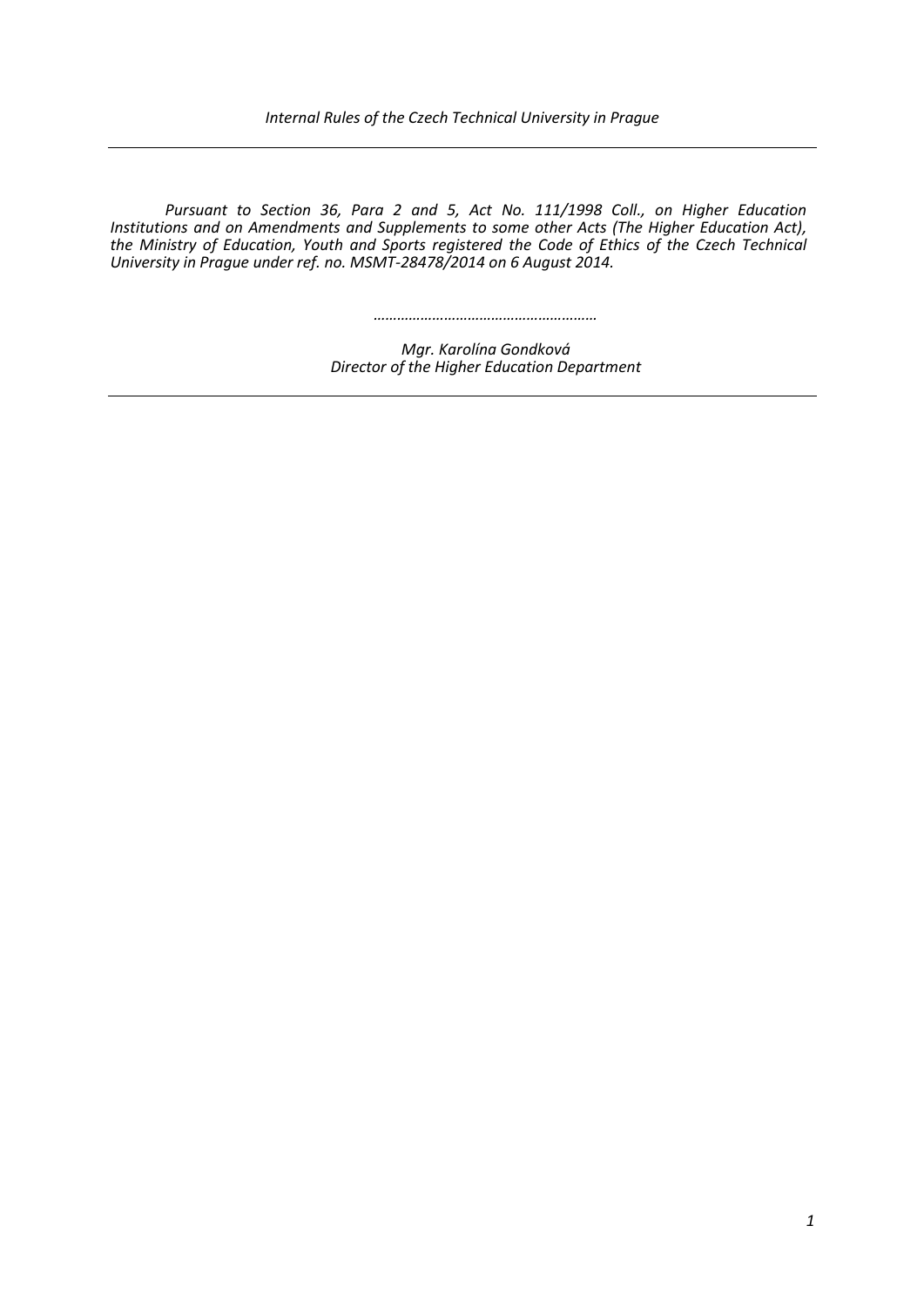## **CZECH TECHNICAL UNIVERSITY IN PRAGUE**



# **Code of Ethics of CTU in Prague**

**Prague, 6 August 2014**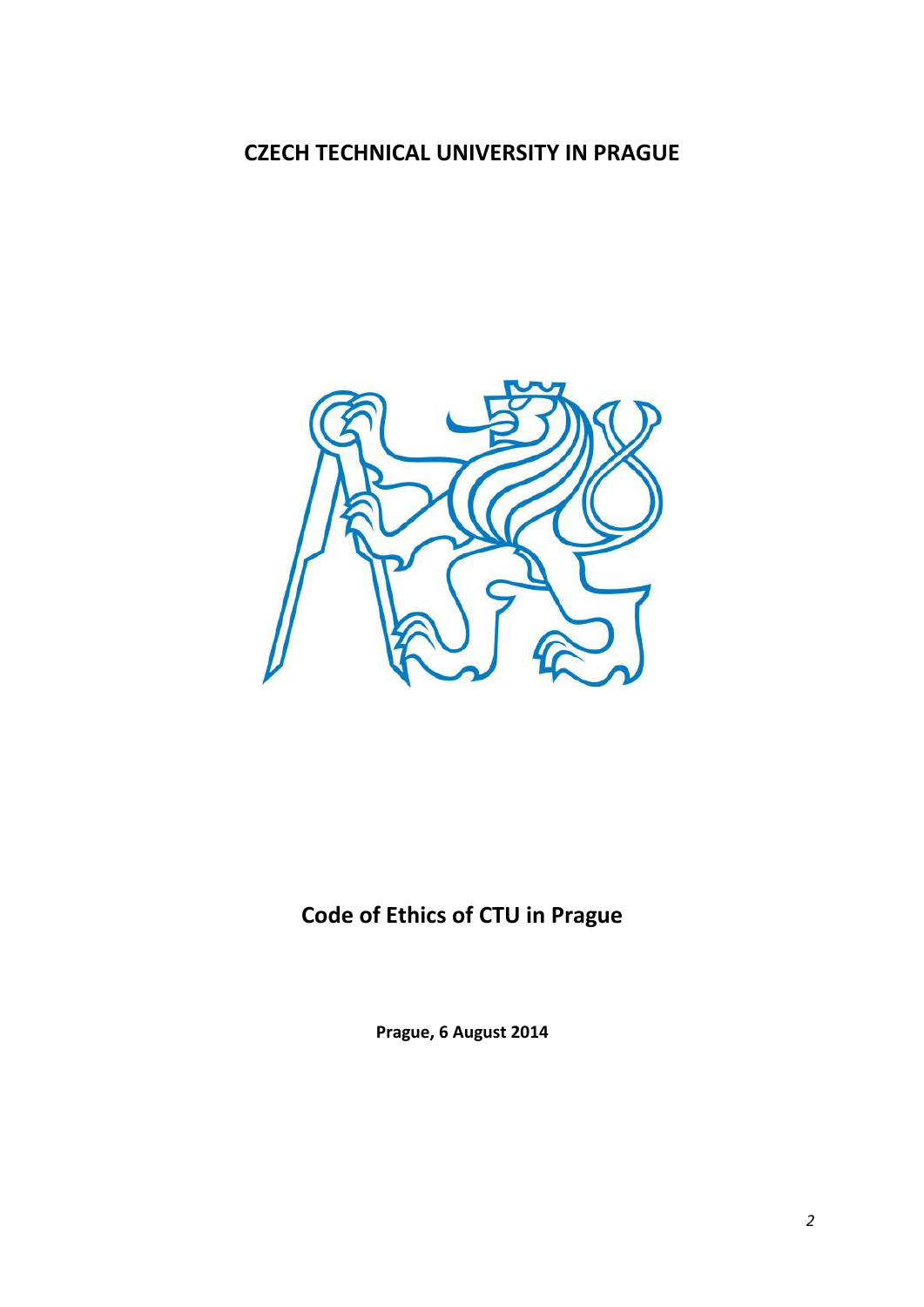## **PREAMBLE**

#### **I. University – a leading centre of education**

- (1) The Czech Technical University in Prague is an integral part of leading centres of education, independent knowledge and creative activity, which play a key role in the scientific, cultural, social and economic development of society. Ethical principles guiding the relationships within the university, as well as the relationships between members of the academic community and non-academic staff on the one hand and society as a whole on the other stem from the historical mission of universities as top institutions within the educational system.
- (2) The provisions of the Code of Ethics make reference to ethical principles the content of which is a model of normative behaviour for society as a whole, and which are perceived as a consequence of the general and generally accepted moral and formal rules of behaviour of groups of individuals and groups in a developed society, taking into consideration the nature of university education and research activities.
- (3) If academic staff and students abide by generally accepted moral and formal principles, it is reflected in their overall positive assessment and respect they enjoy within the academic community. On the other hand, any violation of these principles by individuals causes damage to the reputation of the entire academic community and the university.
- (4) The academic community, which pursuant to Act No. 111/1998 Coll., on Higher Education Institutions and on Amendments and Supplements to some other Acts (The Higher Education Act), as amended, consists of academic staff and students, has an extraordinary mission in society. It is therefore important that all members of a university's academic community should honour and respect ethical rules.

## **II. CTU Code of Ethics**

- (1) The CTU Code of Ethics summarizes the basic ethical requirements for academic staff and students of the Czech Technical University in Prague (hereinafter as "CTU") in connection with their professional and academic activities, in particular educational, research, creative, evaluation and expert activities.
- (2) All educational, research, creative, evaluation and expert activities at CTU should be based on respect for truth, freedom of research, on verification and honest disclosure of research results, open transfer of knowledge and on critical debate on all aspects of academic activity.
- (3) Morality is not legally enforceable. Any violation of ethics should primarily be reflected by individual consciousness – conscience. However, serious and conscious violations of this Code of Ethics may be considered as a breach of work obligations or a disciplinary offense.
- (4) The individual provisions also adequately apply to the activities of other CTU staff who do not constitute the academic community under the Higher Education Act, but direct co-operation of these workers is required in areas the ethical aspects of which are the subject of this document.

#### **Article 1**

#### **Ethics and academic freedoms**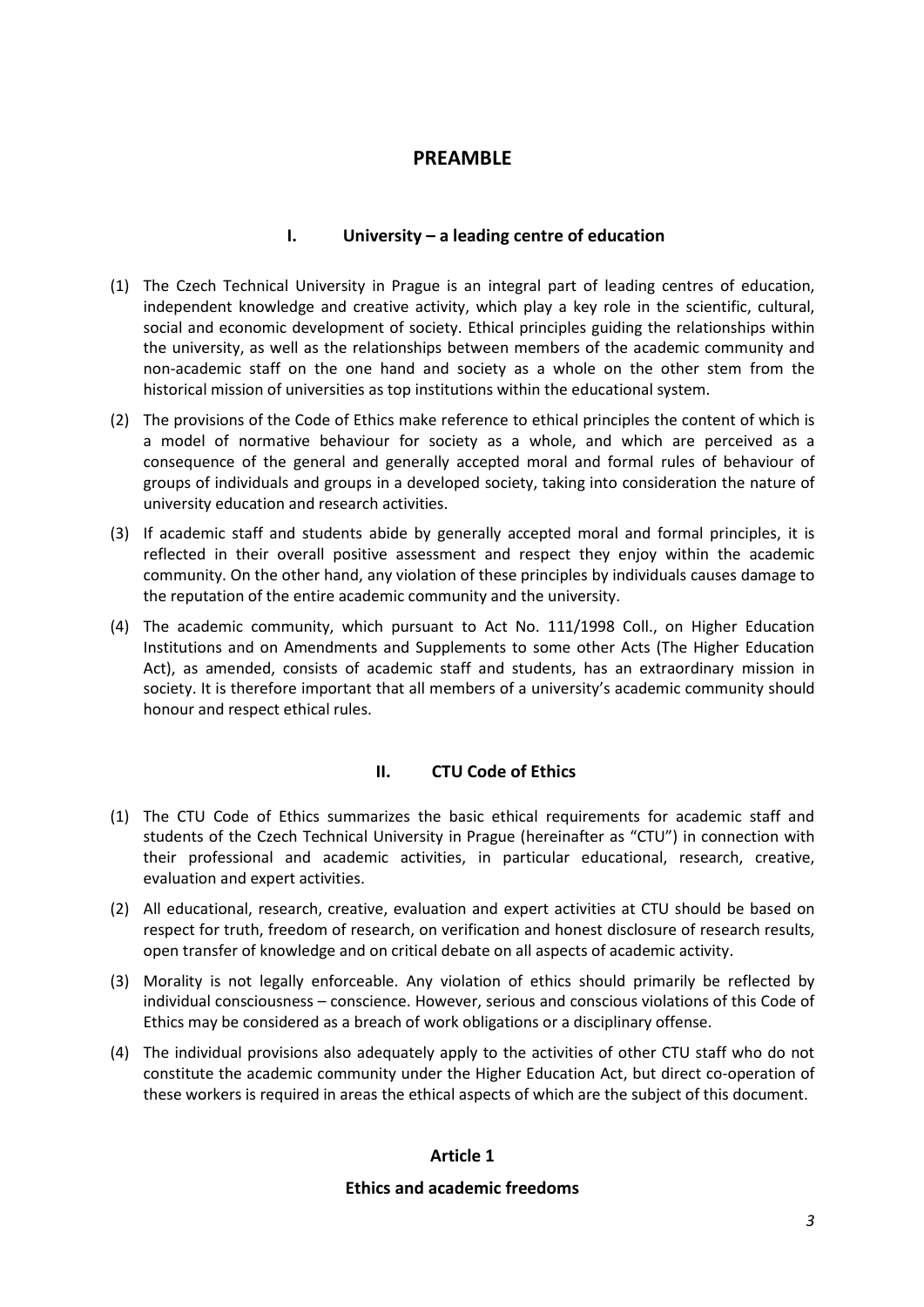- (1) The Higher Education Act deals with academic freedoms in the sense of creating a quality social environment that is necessary for universities to be able to fulfil their role, i.e. to act as a social model in the creation of values in science, technology, culture and art. The Higher Education Act grants members of the academic community academic rights that the CTU applies while fulfilling its mission, its visions and goals formulated in its strategic documents.
- (2) Normative behaviour of academic staff and students is based on characteristics that are generally recognized and respected in developed societies around the world. The main manifestations of these virtues include trustworthy, beneficial and responsible behaviour towards the public, the studied and developed discipline and the university as such.
- (3) The academic freedom of academic staff and students lies in the exercise of free will and decision making within educational programmes and disciplines, freedom in self-education, freedom in scientific research; these freedoms are exercised in accordance with ethical principles adopted by the academic community.
- (4) Academic staff and students will not tolerate unethical behaviour both at CTU workplaces and outside the university.

#### **Article 2**

#### **Relation to CTU**

- (1) Academic staff and students perceive the results of their work in science, research and creative activities created at CTU as results associated with the university and they acknowledge that it is the material, technical and knowledge support and history of CTU that enables them to achieve these results.
- (2) During their study stays outside CTU the Czech Republic and abroad, academic staff and students behave in such a manner as to honour the CTU's reputation.

#### **Article 3**

#### **Relationships within the academic community in pedagogical activities**

- (1) Relationships between the members of the academic community are formed based on collegiality. Academic staff and students are aware of the principles of behaviour based on tolerance, respect for truth, respect for human beings, respect for freedom of thought and expression.
- (2) Members of the academic community behave in a proper manner towards other members, respecting the rights of each member of the academic community.
- (3) Academic staff take care of their development and by their personal example they help students develop their personality.
- (4) Academic staff seek to present the latest knowledge during instruction in the best possible way and in a comprehensible form.
- (5) Academic staff fairly assess students' performance based on transparent and pre-defined terms. They do not accept any attempts at influencing the results.
- (6) Academic staff do not perceive their status as superior, do not require or accept any services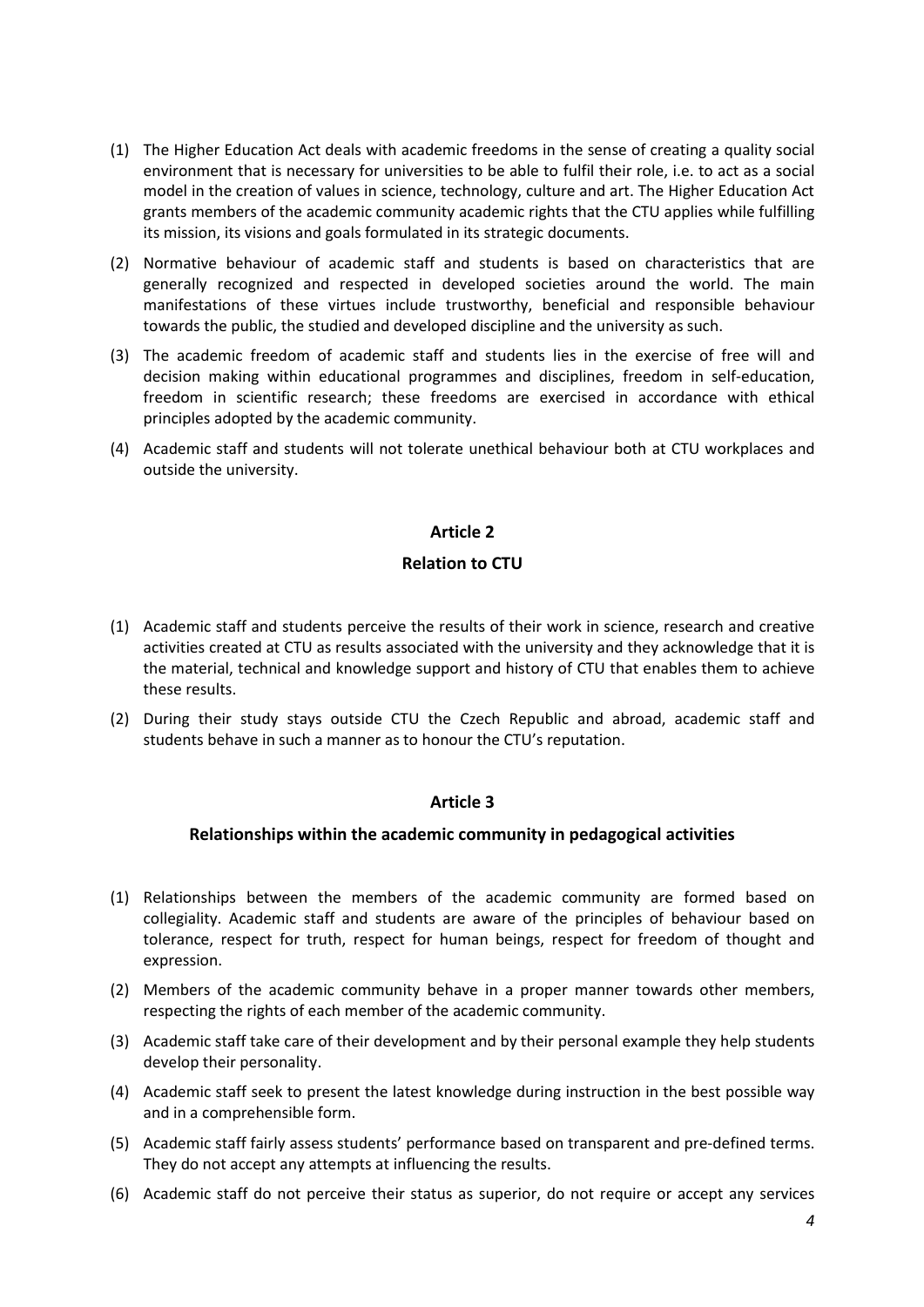from students, protect the students' right to privacy.

- (7) Students are aware of the responsibility for the consequences of their actions and their approach to study. They make full use of university studies for their personal and professional growth and respect and honour the educators' efforts aimed at helping them acquire high quality education.
- (8) Academic staff and students do not tolerate disrespect, arrogant or degrading treatment of people. They behave with respect and consideration to one another and are tolerant to different political and religious beliefs.

#### **Article 4**

#### **Ethics of scientific, research and creative activity**

- (1) Academic staff and students consider scientific, research and development work to be a fundamental activity leading to an increased level of knowledge to the benefit of society, with an emphasis on increasing the scientific prestige of CTU.
- (2) Academic staff and students take full responsibility for the objectivity and credibility of their research results, strive for their completeness, verifiability and objective interpretation.
- (3) In their publications, academic staff and students list truthfully and in a formally correct way their information sources that they draw on in their work.
- (4) Academic staff and students respect the principles of copyright ethics, i.e. they do not appropriate ideas and concepts of others, they respect co-authorship. In case a work is a result of a creative activity of multiple authors, they always properly cite their co-authors, whose ideas or texts they used in their own work.
- (5) Academic staff and students abide by the CTU methodological instruction "On Compliance with Ethical Principles in Developing of University Theses".
- (6) Academic staff acting in the capacity of evaluators, reviewers or experts perform their work in person, independently and using all their expert competences.
- (7) Whenever possible, scientific and research workers strive to make the outcomes of their work available and accessible in order to contribute to further development of the respective disciplines.
- (8) Scientific and research workers set an example for students by being engaged and honest in their scientific and research work.
- (9) In their scientific and research work, academic staff and students support team approach and collaboration with Czech and foreign workplaces.
- (10) Academic staff and students are aware of the economic demands of technological research and creative artistic work and therefore plan, manage and implement their projects with maximum economic responsibility and efficiency.

#### **Article 5**

#### **Ethics of expert and economic activity**

(1) Academic staff and students perform all economic activities without unlawfully using the CTU symbols and mark or abusing the university's facilities and know-how. Moreover, by their other